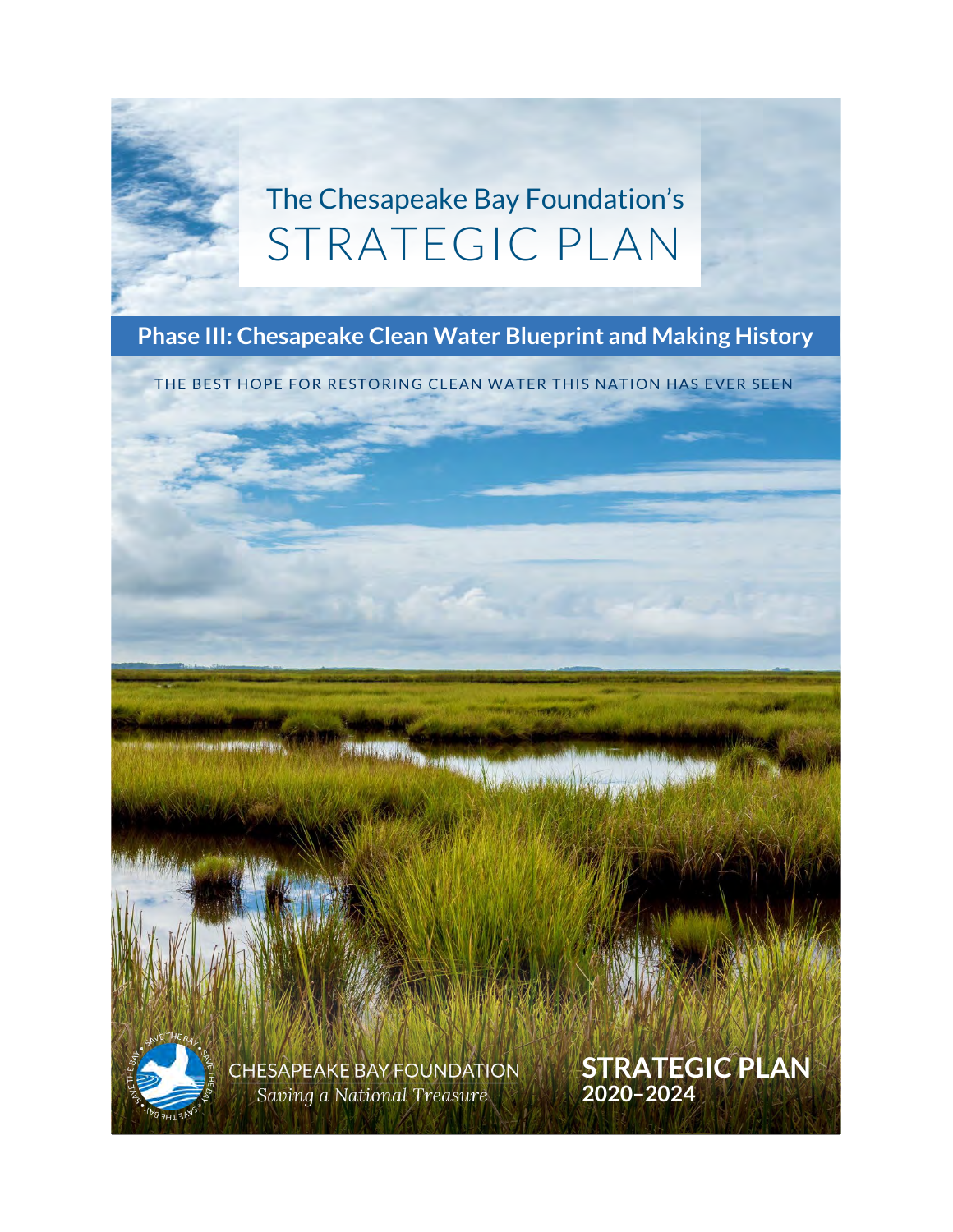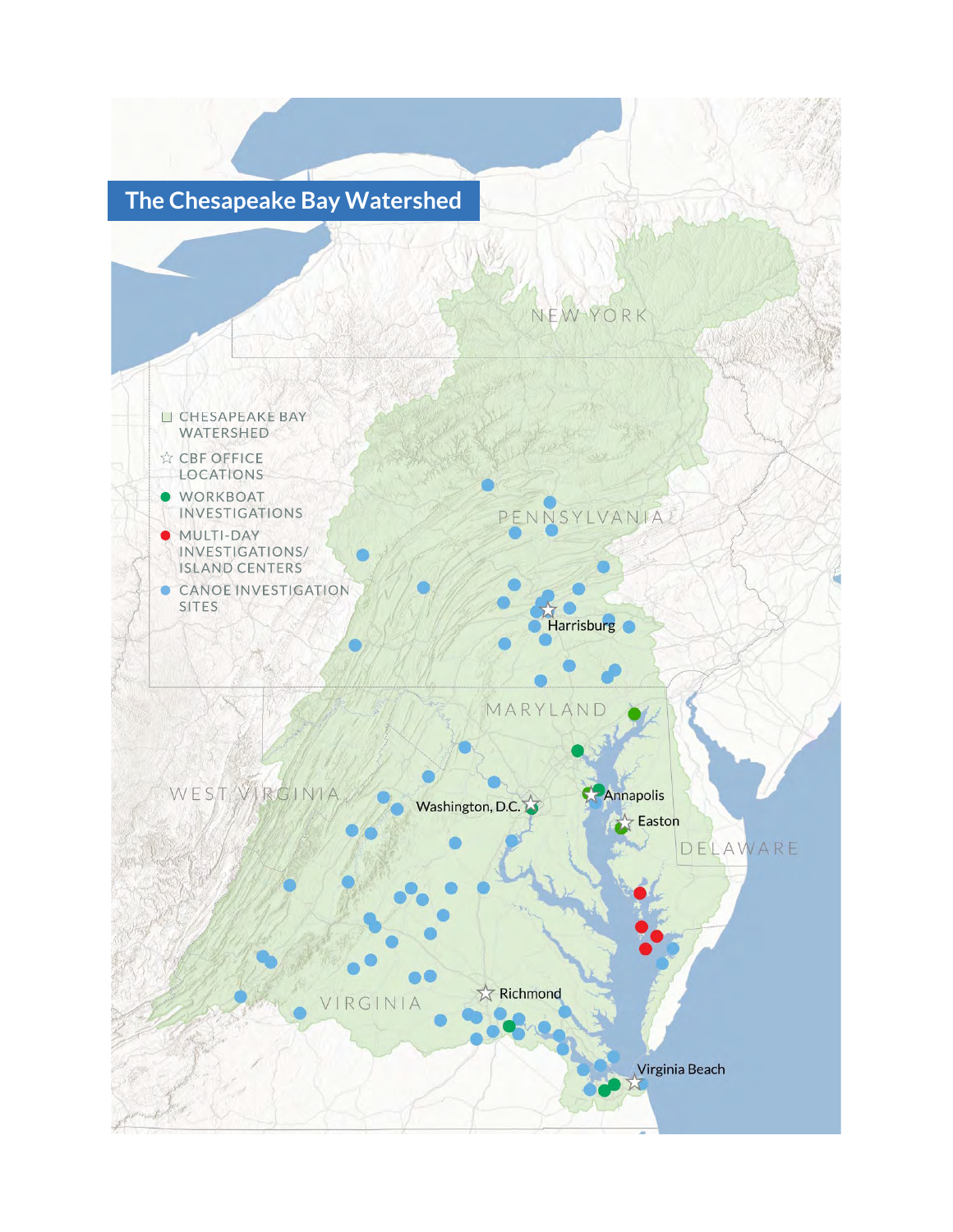

# The Chesapeake Bay Foundation's STRATEGIC PLAN

## **Phase III: Chesapeake Clean Water Blueprint and Making History**

THE BEST HOPE FOR RESTORING CLEAN WATER THIS NATION HAS EVER SEEN

## 2020–2024

### **Mission:**

Save the Bay, and keep it saved, as defined by reaching a 70 on CBF's Health Index (See Appendix).

### **Vision:**

The Chesapeake Bay and its tributary rivers, broadly recognized as a national treasure, will be a highly productive system, in good health as measured by established water quality standards (See Appendix). We will make history by achieving a world-wide model for resiliency, able to withstand the added impact of global climate change.

The result will be clear water, free of damaging impacts from nutrients and toxic contaminants, with healthy oxygen levels. The restoration of natural filters on both the land and in the water will provide resilience to the entire Chesapeake Bay system, including restoration of fin and shell fisheries.

### **Goal (Five-Year):**

Federal, state, and local governments will fully enforce the Clean Water and Clean Air Acts and all other laws and regulations that are essential to the health of the Bay. Efforts to undermine these existing federal laws will be repelled.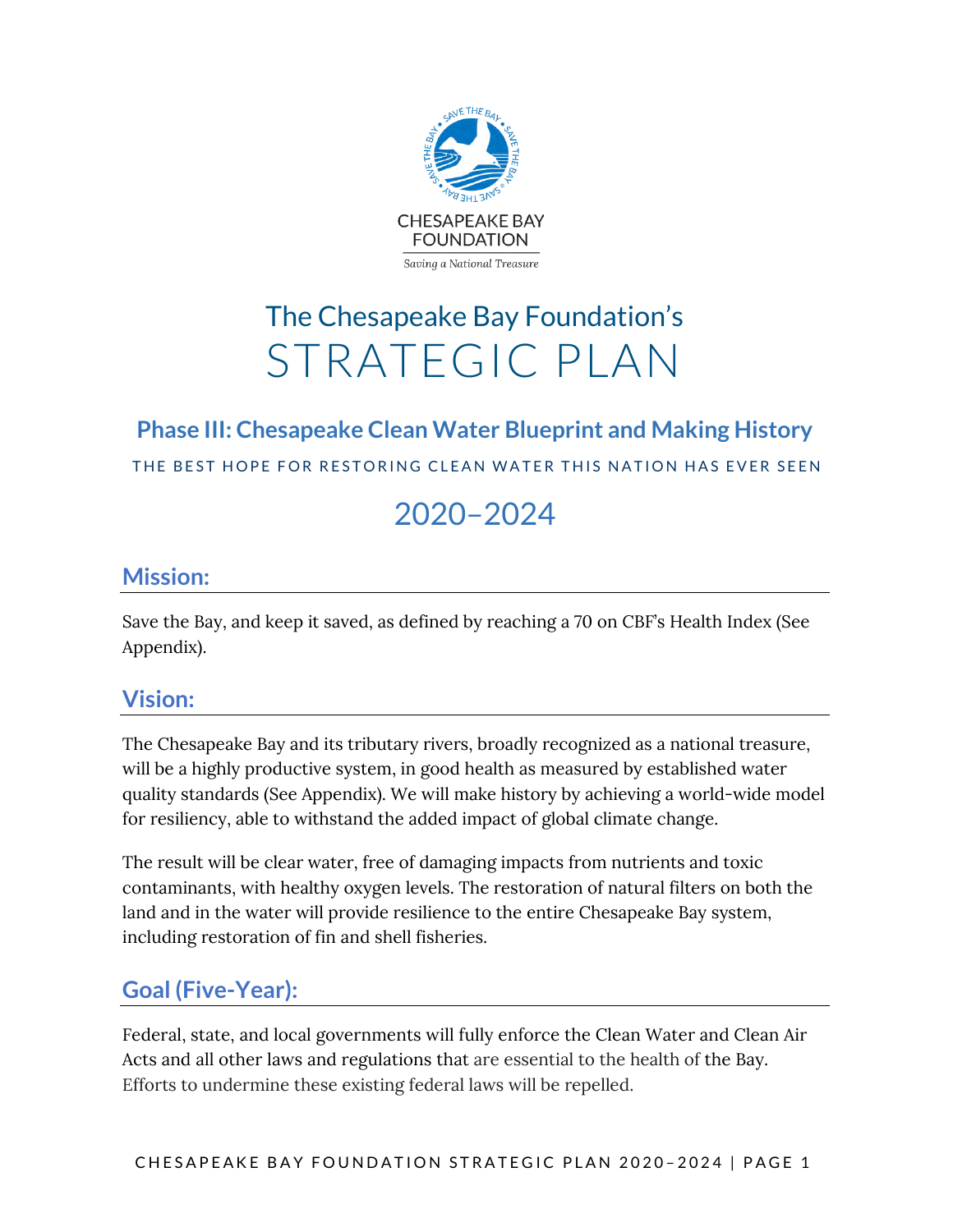The Chesapeake Clean Water Blueprint, the precedent-setting program for pollution reduction, will remain in place, with full implementation completed by 2025. This will achieve the equivalent of a 40 on CBF's *State of the Bay* health index. The additional loads brought about by climate change and other factors will be quantified and addressed.

### **2025 Outcomes:**

- 1. Broad recognition that the Bay is a national treasure.
- 2. Saving the Bay is a national priority, as demonstrated by the full implementation of the Chesapeake Clean Water Blueprint.
- 3. 10 billion oysters will be planted in the Bay and its tributaries, supported by the Chesapeake Oyster Alliance.
- 4. 10 million new trees will be planted in the Commonwealth of Pennsylvania by the Keystone 10 Million Trees Partnership.
- 5. 1 million Voices for Clean Water will take action, particularly at the federal level, to demand clean water for the Bay.
- 6. CBF's programs, board, staff, and supporting constituency are diverse, reflecting the demographic profile of the region.

### **Strategies:**

CBF will continue to defend and implement the Blueprint across the watershed, ensuring full implementation by 2025.

Pollution flowing down the Susquehanna, exacerbated by increasingly intense storms, may overwhelm progress made thus far by Maryland, Virginia, and the District of Columbia unless addressed. CBF will ensure the increasing pollution challenges caused by climate change are addressed while vigorously fighting to repel legislation and regulation that stands in the way of meeting the 2025 Blueprint goals.

Building on core capabilities and programs, CBF will achieve the goals of the *Making History* campaign (10 billion oysters in the Bay, 10 million new trees in Pennsylvania, and 1 million individual actions taken) in an effort to defend and implement the Blueprint across the watershed by 2025.

Programmatically, CBF will: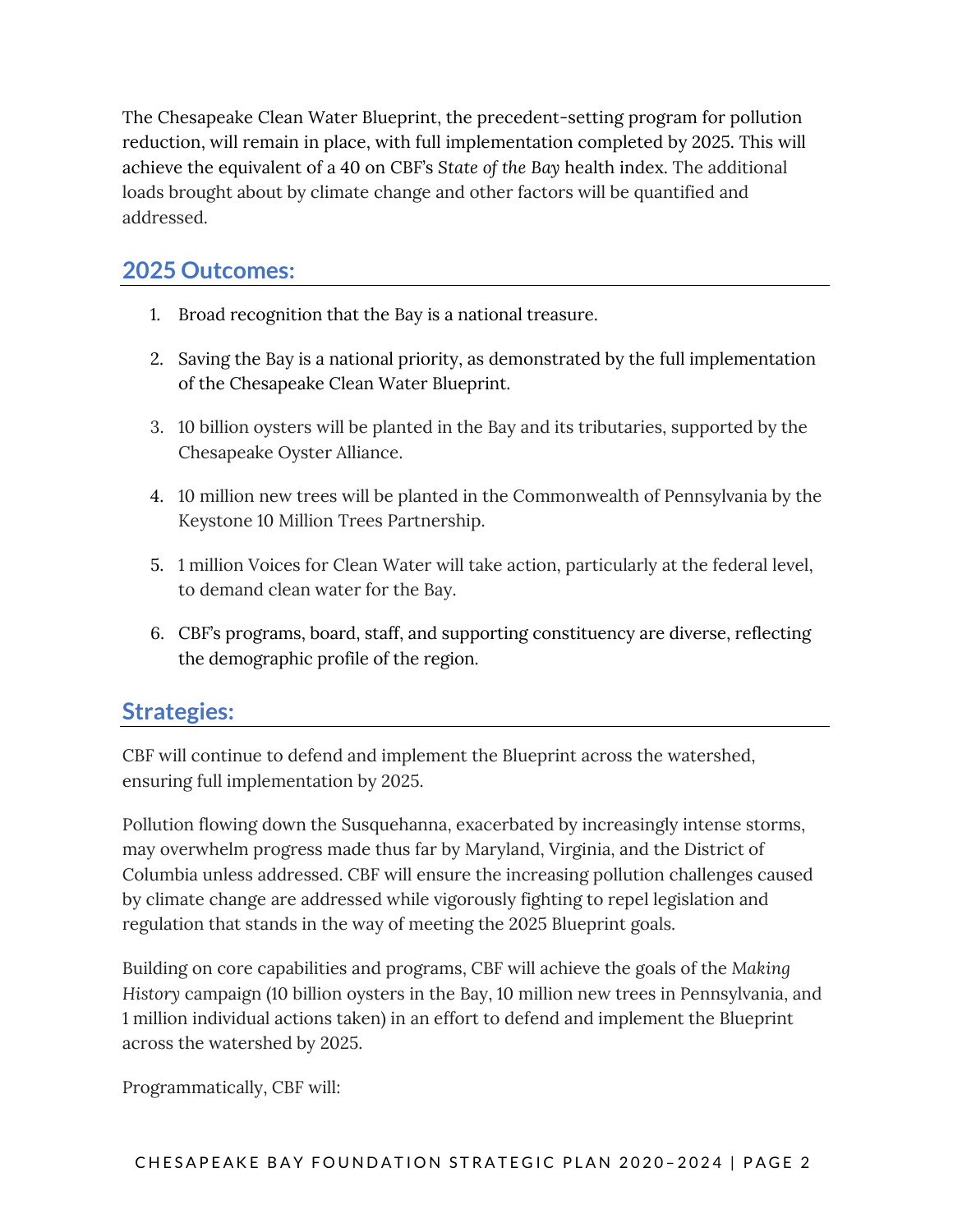- **Educate** strategic and diverse stakeholders, opinion leaders, elected and appointed officials, school administrators, teachers, and students about the imperative of clean water. Education will serve as a means to student and citizen engagement and behavior change.
- **Advocate** for the defense and implementation of the Blueprint utilizing our team of scientists, lawyers, and policy experts. Engage decision makers, the general public, and CBF members in efforts to ensure that good laws and regulations are developed, introduced, passed, retained, and enforced.
- **Litigate** to ensure Blueprint implementation, and to expose and rectify the most egregious cases of non-compliance with environmental laws and regulations.
- **Diversify** our staff and Board to enhance our ability to save the Bay. Connect with and engage a broad spectrum of stakeholders. Consistent with our mission, incorporate concepts of diversity, equity, inclusion, and justice across all strategies.
- **Restore** natural filters to achieve demonstrable, specific, on-the-ground water quality improvements. When conducting restoration work on private land, CBF will make every effort to encourage the landowner to advocate for Blueprint implementation.
- **Innovate** new methods and programs for engaging citizens, reducing pollution, and fully achieving the Blueprint goals.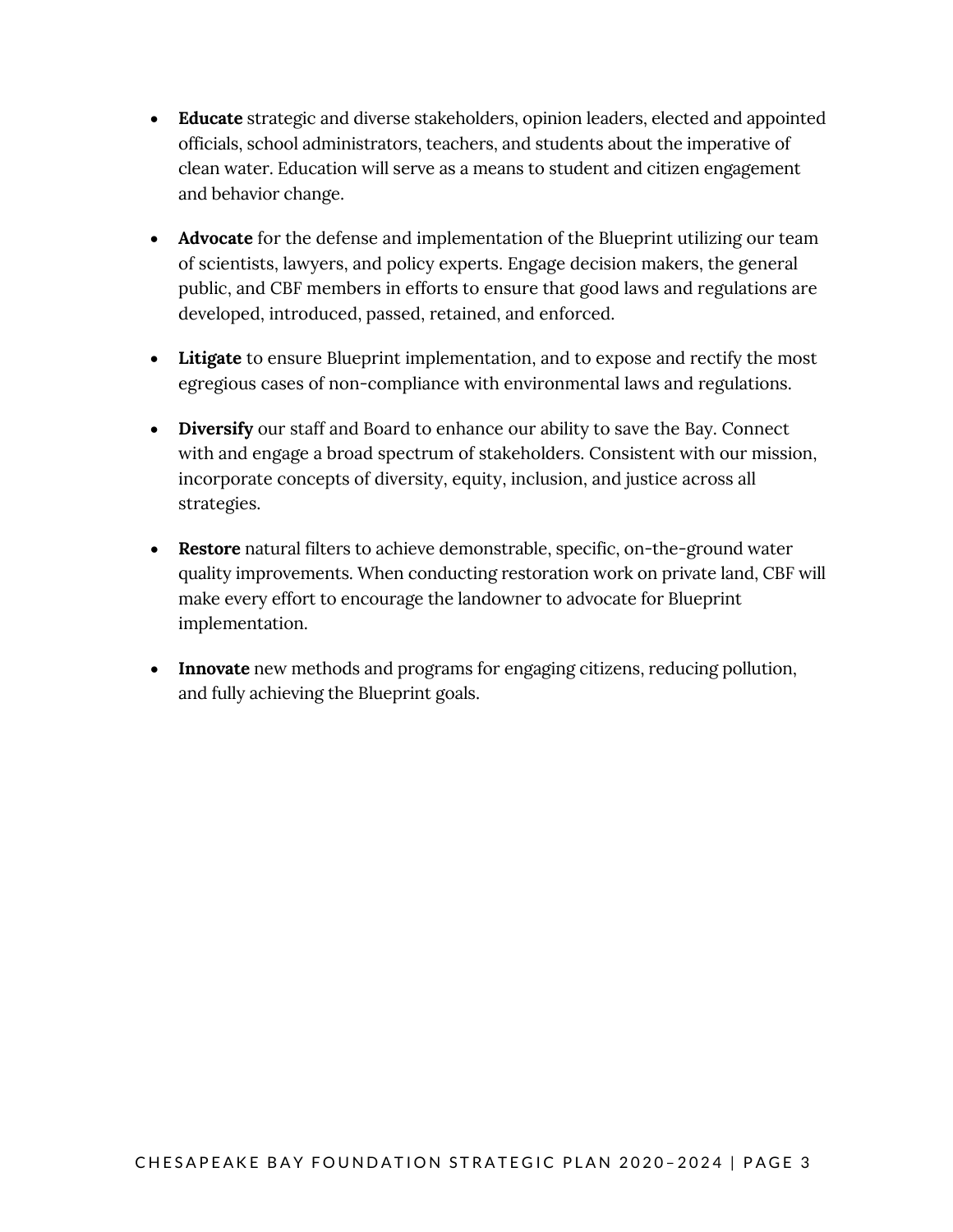### APPENDIX

### **CBF's Health Index**

Since 1998, CBF has attempted to answer the question "How is the Bay doing?" by publishing an annual *State of the Bay* report. Now published biennially, this report examines the best available science about 13 indicators of Bay health in three categories: pollution, habitat, and fisheries. We measure the current state of the Bay against the healthiest Chesapeake we can describe the Bay Captain John Smith depicted in the early 1600s, a theoretical score of 100. We say the Bay will be stable when its health index score is 50 and saved when it is 70.

### **Chesapeake Clean Water Blueprint**



The Chesapeake Clean Water Blueprint comprises what is known legally as the Bay's Total Maximum Daily Load (TMDL)—science-based, pollution-reduction targets—and Bay jurisdictions' Watershed Implementation Plans (WIPs) to meet those targets by 2025.

### **Climate Change**

The Chesapeake, America's largest estuary, is a national treasure under severe stress from nitrogen, phosphorus, and sediment pollution. Unfortunately, global climate change is adding more stress to a system already dangerously out of balance. Mitigating climate change and implementing the Clean Water Blueprint are more than just two sides of a coin. We not only need both to save the Bay, but each reinforces and adds value to the other. One plus one can equal three.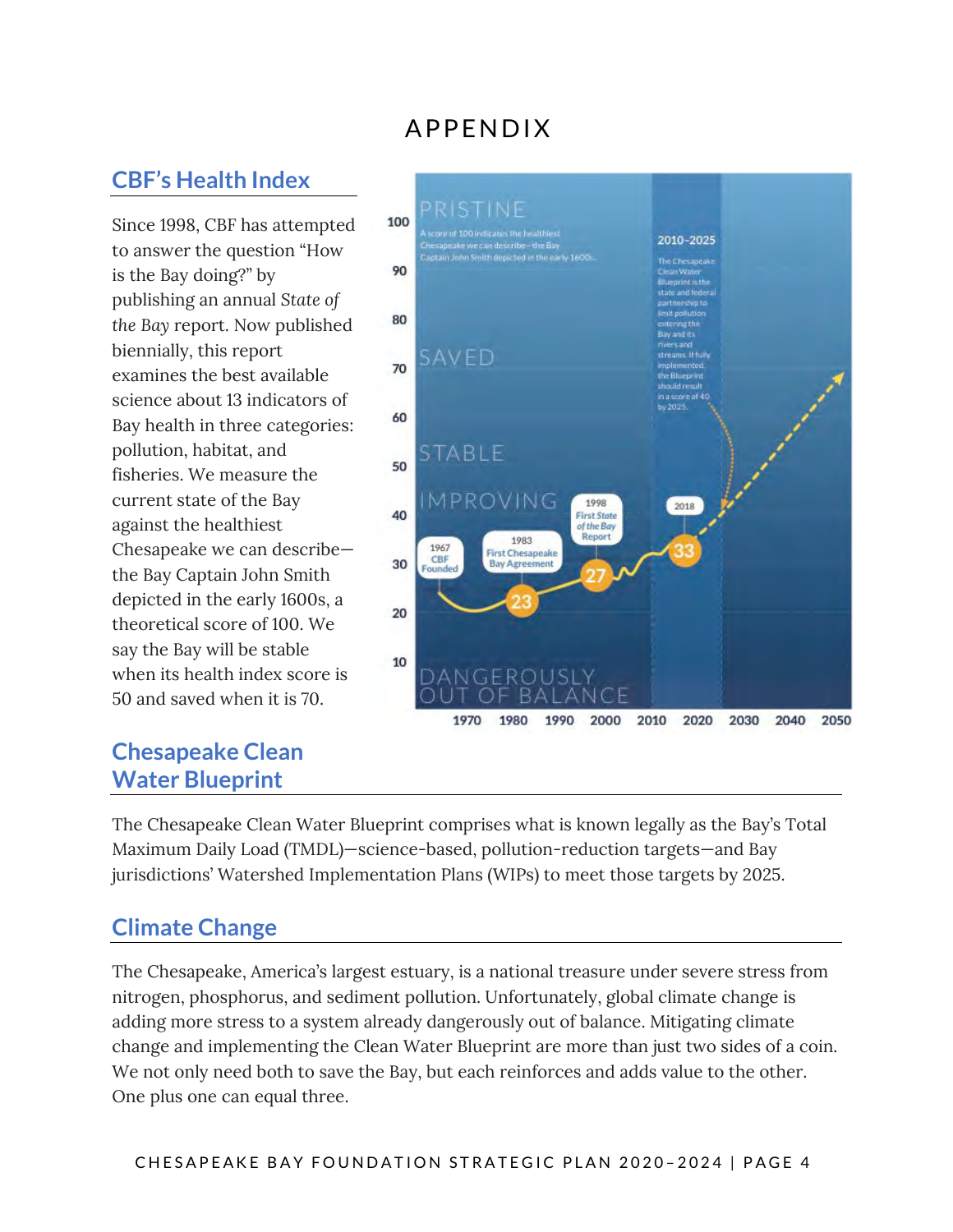### **CBF's Making History Campaign**

The *Making History* campaign unites over 75 conservation partners to plant 10 billion oysters in the Bay and 10 million trees in Pennsylvania while activating 1 million voices in support of clean water. These partnerships will continue to grow in number and volume over the life of the campaign. As the partnership lead and coordinator, CBF is positioned to present a united front in Blueprint implementation to ensure its success. Additionally, *Making History* places a special emphasis on Pennsylvania to bolster the Commonwealth's pollution-reduction efforts. Ultimately, this campaign will use two of the Bay's most effective natural filters, oysters and trees, along with diverse and empowered voices of Bay stakeholders to ensure Blueprint goals are met by 2025.

### **Pollution Levels**

Far too much nitrogen and phosphorus pollution enters local rivers, streams, and the Chesapeake Bay each year. Bay scientists estimate that the Bay can tolerate, on average, roughly 187 million pounds of nitrogen pollution and 12.5 million pounds of phosphorus pollution annually. In addition, scientists have established a sediment pollution maximum of about 6.5 billion pounds.

Between October 2015 and September 2016, approximately 241 million pounds of nitrogen, 13.6 million pounds of phosphorus, and 2.5 million tons of sediment reached the Chesapeake Bay. These load estimates are based primarily on monitoring data from the Bay's major rivers and wastewater treatment facilities.

### **Water Quality Standards**

Clean water is essential for all Bay life. Nitrogen and phosphorus pollution are the Bay's largest problems, causing dead zones, algal blooms, and murky water. Bay scientists have set water quality standards that are required for a healthy Bay. CBF will measure against the following:

### **1. Dissolved Oxygen (DO)**

Scientists generally agree that dissolved oxygen concentrations of 5.0 mg/L (milligrams per liter) or greater will allow the Chesapeake Bay's aquatic creatures to live and thrive. However, because oxygen requirements differ from species to species, the water quality standard for oxygen varies across the Bay.

In the deepest parts of the Bay, where worms and small clams live and where oxygen levels are naturally low, DO concentrations of at least 1 mg/L are required. Fish, crabs, and oysters that live or feed along the bottom require oxygen